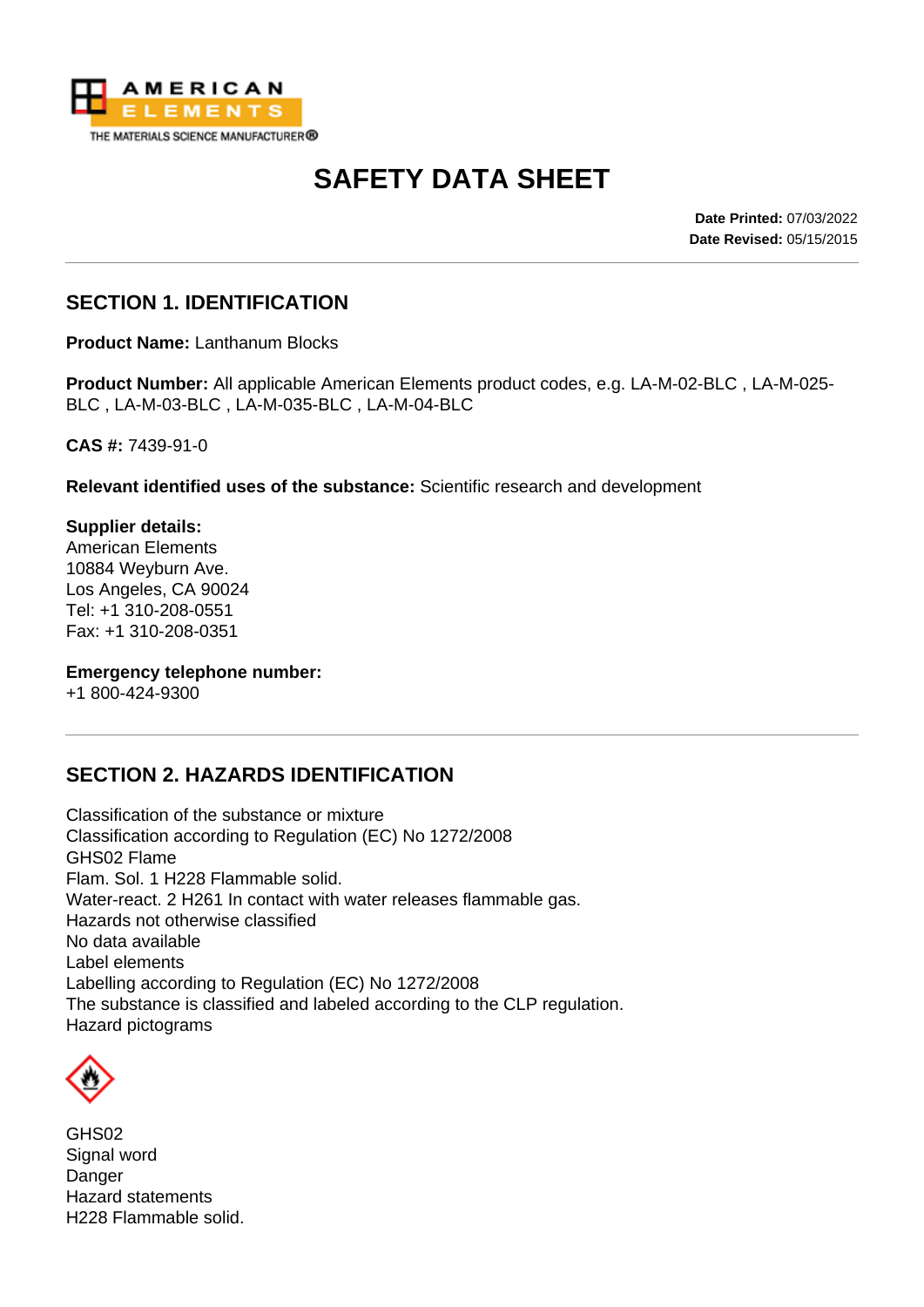H261 In contact with water releases flammable gas. Precautionary statements P210 Keep away from heat/sparks/open flames/hot surfaces. - No smoking. P231+P232 Handle under inert gas. Protect from moisture. P280 Wear protective gloves/protective clothing/eye protection/face protection. P370+P378 In case of fire: Use for extinction: CO2, sand, extinguishing powder. P402+P404 Store in a dry place. Store in a closed container. P501 Dispose of contents/container in accordance with local/regional/ national/international regulations. WHMIS classification B6 - Reactive flammable material Classification system HMIS ratings (scale 0-4) (Hazardous Materials Identification System) HEALTH FIRE **REACTIVITY** 1  $\mathfrak{p}$ 3 Health (acute effects)  $= 1$  $Flammability = 2$ Physical Hazard  $= 3$ Other hazards Results of PBT and vPvB assessment PBT: N/A vPvB: N/A

#### **SECTION 3. COMPOSITION/INFORMATION ON INGREDIENTS**

**Substances** CAS No. / Substance Name: 7439-91-0 Lanthanum Identification number(s): EC number: 231-099-0

### **SECTION 4. FIRST AID MEASURES**

Description of first aid measures If inhaled: Supply patient with fresh air. If not breathing, provide artificial respiration. Keep patient warm. Seek immediate medical advice. In case of skin contact: Immediately wash with soap and water; rinse thoroughly. Seek immediate medical advice. In case of eye contact: Rinse opened eye for several minutes under running water. Consult a physician. If swallowed: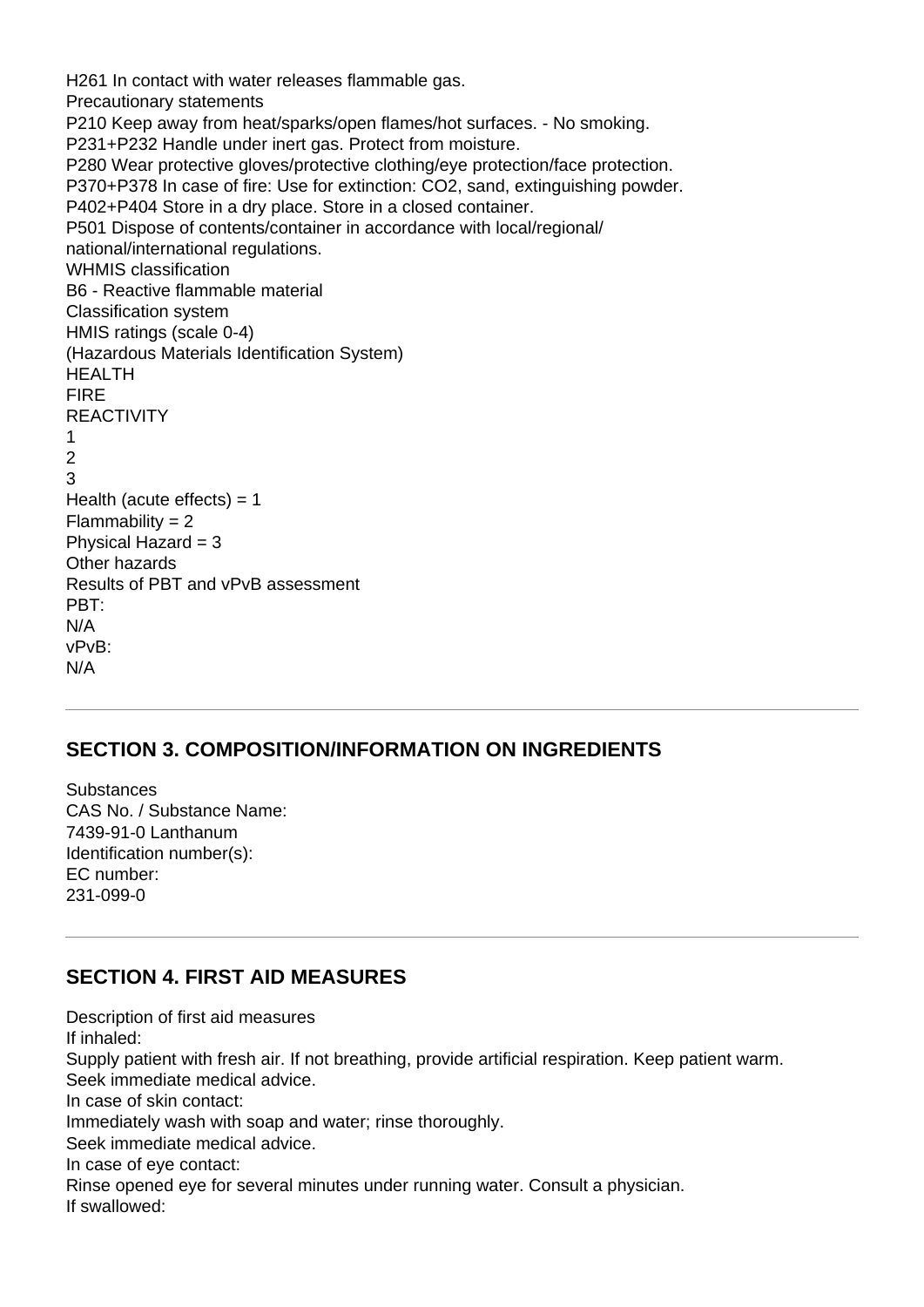Seek medical treatment. Information for doctor Most important symptoms and effects, both acute and delayed No data available Indication of any immediate medical attention and special treatment needed No data available

### **SECTION 5. FIREFIGHTING MEASURES**

Extinguishing media Suitable extinguishing agents Special powder for metal fires. Do not use water. For safety reasons unsuitable extinguishing agents **Water** Special hazards arising from the substance or mixture If this product is involved in a fire, the following can be released: Metal oxide fume Advice for firefighters Protective equipment: Wear self-contained respirator. Wear fully protective impervious suit.

### **SECTION 6. ACCIDENTAL RELEASE MEASURES**

Personal precautions, protective equipment and emergency procedures Use personal protective equipment. Keep unprotected persons away. Ensure adequate ventilation Keep away from ignition sources Environmental precautions: Do not allow material to be released to the environment without official permits. Methods and materials for containment and cleanup: Keep away from ignition sources. Ensure adequate ventilation. Do not flush with water or aqueous cleansing agents Prevention of secondary hazards: Keep away from ignition sources. Reference to other sections See Section 7 for information on safe handling See Section 8 for information on personal protection equipment. See Section 13 for disposal information.

## **SECTION 7. HANDLING AND STORAGE**

**Handling** Precautions for safe handling Handle under dry protective gas. Keep container tightly sealed. Store in cool, dry place in tightly closed containers. Ensure good ventilation at the workplace. Reacts violently with water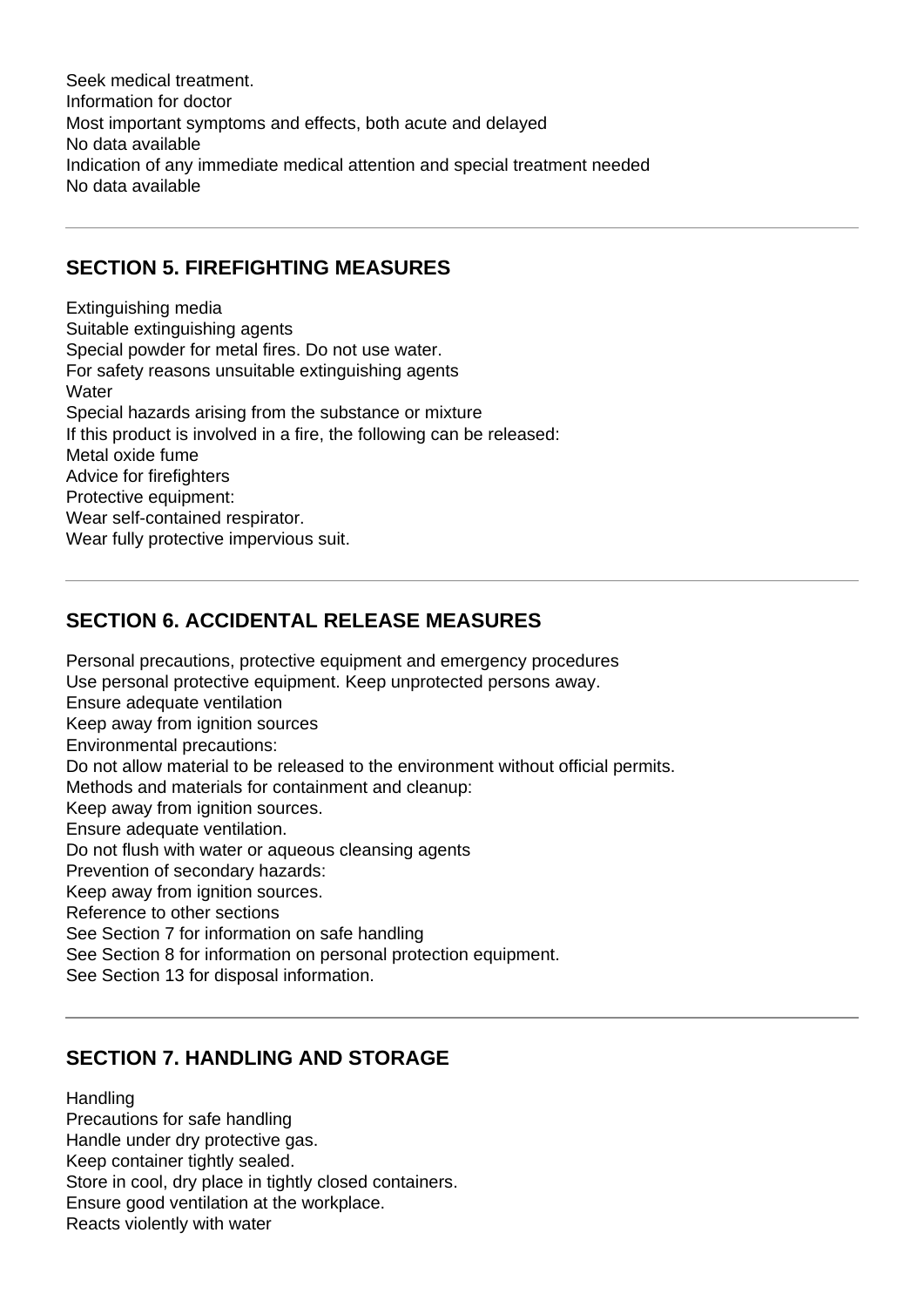Information about protection against explosions and fires: Protect against electrostatic charges. Conditions for safe storage, including any incompatibilities Requirements to be met by storerooms and receptacles: Store in a cool location. Information about storage in one common storage facility: Do not store together with oxidizing and acidic materials. Store away from air. Store away from water/moisture. Further information about storage conditions: Store under dry inert gas. This product is air sensitive. Keep container tightly sealed. Store in cool, dry conditions in well-sealed containers. Protect from humidity and water. Specific end use(s) No data available

## **SECTION 8. EXPOSURE CONTROLS/PERSONAL PROTECTION**

Additional information about design of technical systems: Properly operating chemical fume hood designed for hazardous chemicals and having an average face velocity of at least 100 feet per minute. Control parameters Components with limit values that require monitoring at the workplace: None. Additional information: No data Exposure controls Personal protective equipment Follow typical protective and hygienic practices for handling chemicals. Keep away from foodstuffs, beverages and feed. Remove all soiled and contaminated clothing immediately. Wash hands before breaks and at the end of work. Maintain an ergonomically appropriate working environment. Breathing equipment: Use suitable respirator when high concentrations are present. Protection of hands: Impervious gloves Inspect gloves prior to use. Suitability of gloves should be determined both by material and quality, the latter of which may vary by manufacturer. Penetration time of glove material (in minutes) No data available Eye protection: Safety glasses Full face protection Body protection: Protective work clothing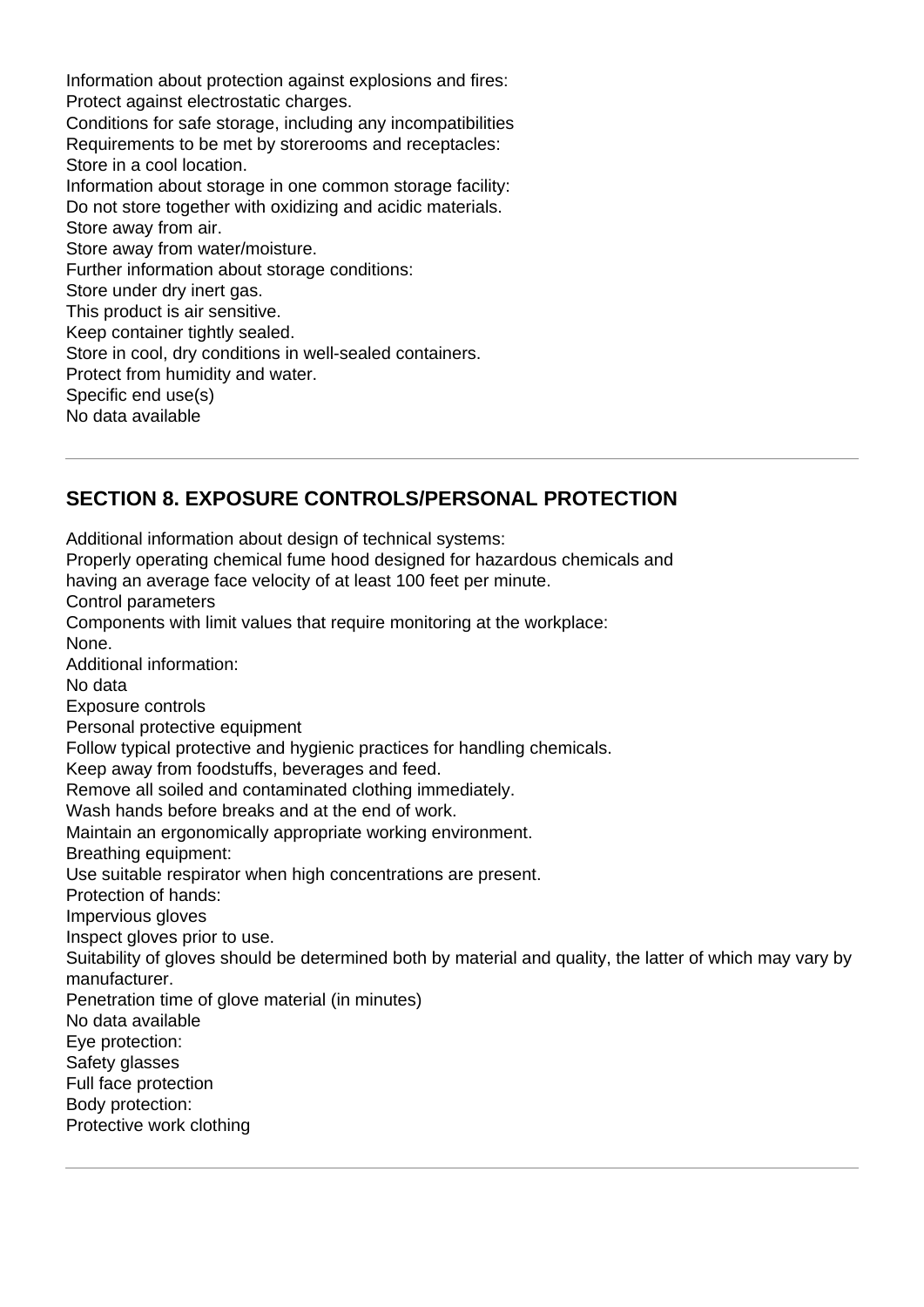## **SECTION 9. PHYSICAL AND CHEMICAL PROPERTIES**

Information on basic physical and chemical properties Appearance: Form: Solid in various forms Color: Silvery-white Odor: No data available Odor threshold: No data available. pH: N/A Melting point/Melting range: 920 °C (1688 °F) Boiling point/Boiling range: 3464 °C (6267 °F) Sublimation temperature / start: No data available Flammability (solid, gas) Highly flammable. Contact with water liberates extremely flammable gases. Ignition temperature: No data available Decomposition temperature: No data available Autoignition: No data available. Danger of explosion: No data available. Explosion limits: Lower: No data available Upper: No data available Vapor pressure at 3230 °C (5846 °F): 533 hPa (400 mm Hg) Density at 20 °C (68 °F): 6.17 g/cm<sup>3</sup> (51.489 lbs/gal) Relative density No data available. Vapor density N/A Evaporation rate N/A Solubility in Water  $(H<sub>2</sub>O)$ : Contact with water releases flammable gases Partition coefficient (n-octanol/water): No data available. Viscosity: Dynamic: N/A Kinematic: N/A Other information No data available

# **SECTION 10. STABILITY AND REACTIVITY**

**Reactivity** In contact with water releases flammable gases which may ignite spontaneously. Chemical stability Stable under recommended storage conditions. Thermal decomposition / conditions to be avoided: Decomposition will not occur if used and stored according to specifications. Possibility of hazardous reactions Contact with water releases flammable gases Conditions to avoid No data available Incompatible materials: Air Oxidizing agents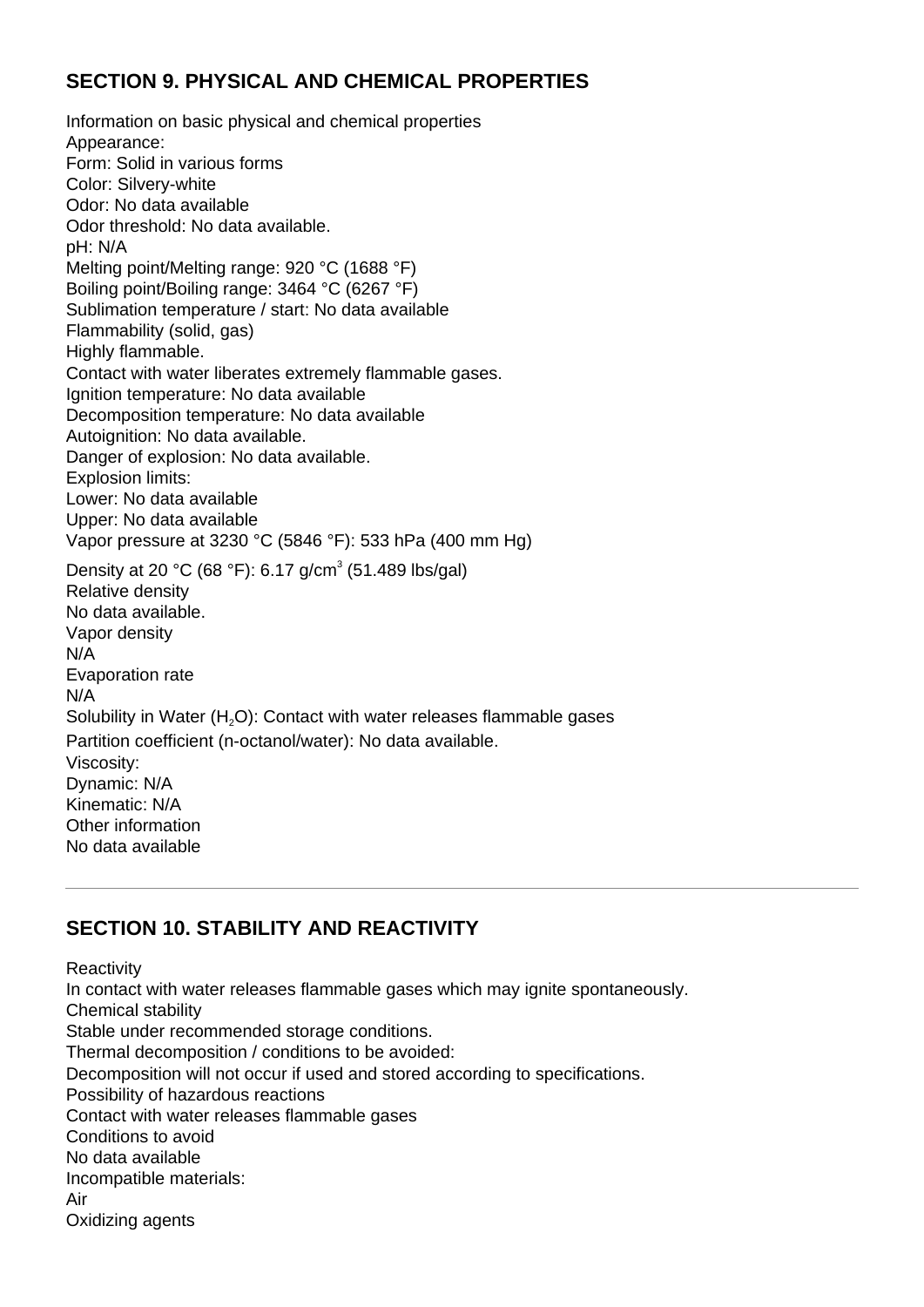## **SECTION 11. TOXICOLOGICAL INFORMATION**

Information on toxicological effects Acute toxicity: No effects known. LD/LC50 values that are relevant for classification: No data Skin irritation or corrosion: Powder: irritant effect Eye irritation or corrosion: Powder: irritant effect Sensitization: No sensitizing effects known. Germ cell mutagenicity: No effects known. Carcinogenicity: No classification data on carcinogenic properties of this material is available from the EPA, IARC, NTP, OSHA or ACGIH. Reproductive toxicity: No effects known. Specific target organ system toxicity - repeated exposure: No effects known. Specific target organ system toxicity - single exposure: No effects known. Aspiration hazard: No effects known. Subacute to chronic toxicity: No effects known. Additional toxicological information: To the best of our knowledge the acute and chronic toxicity of this substance is not fully known. Carcinogenic categories OSHA-Ca (Occupational Safety & Health Administration) Substance is not listed.

# **SECTION 12. ECOLOGICAL INFORMATION**

**Toxicity** Aquatic toxicity: No data available Persistence and degradability No data available Bioaccumulative potential No data available Mobility in soil No data available Additional ecological information: Do not allow material to be released to the environment without official permits.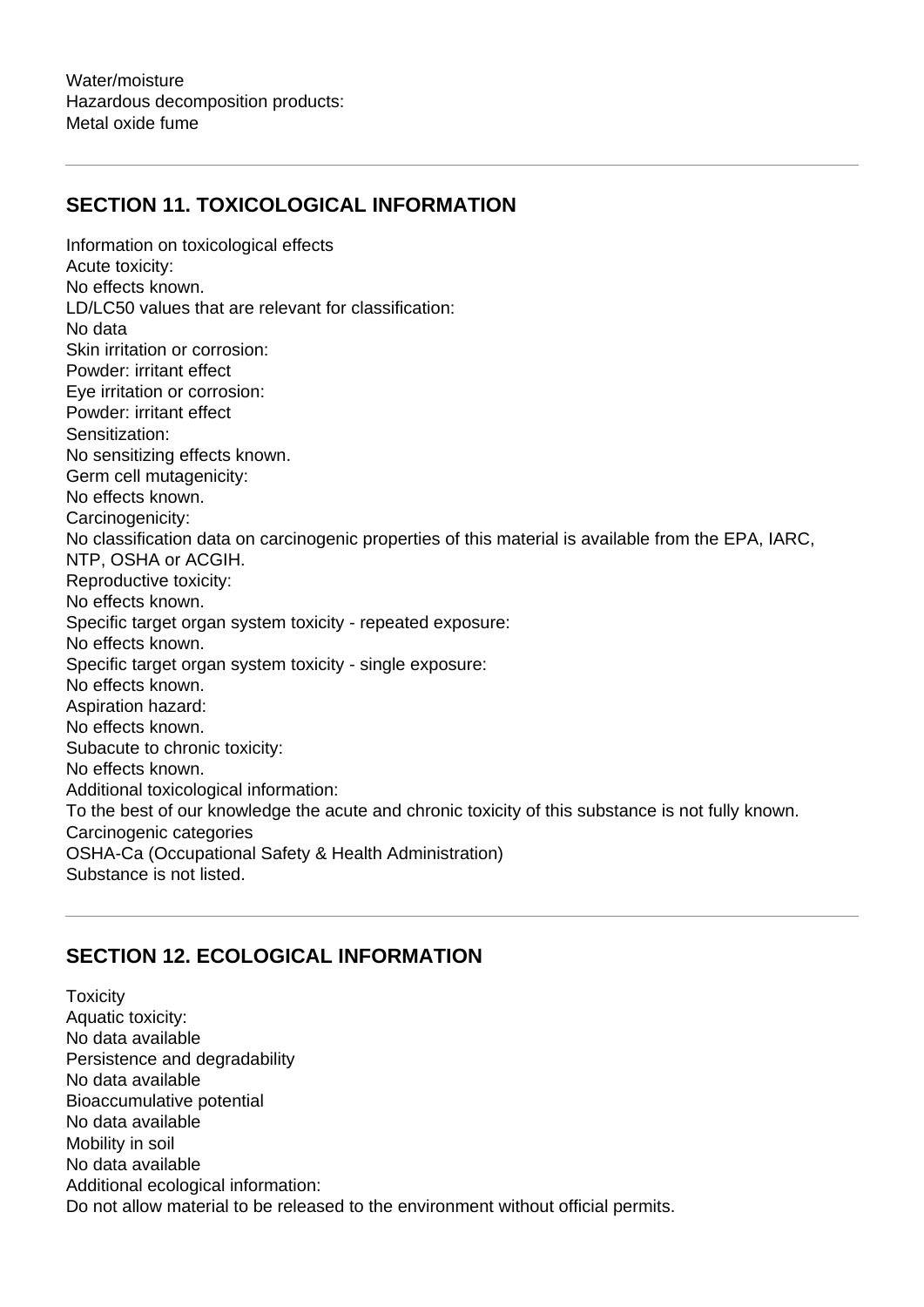Do not allow undiluted product or large quantities to reach groundwater, water courses, or sewage systems. Avoid transfer into the environment. Results of PBT and vPvB assessment PBT: N/A vPvB: N/A Other adverse effects No data available

### **SECTION 13. DISPOSAL CONSIDERATIONS**

Waste treatment methods Recommendation Consult official regulations to ensure proper disposal. Uncleaned packagings: Recommendation: Disposal must be made according to official regulations.

#### **SECTION 14. TRANSPORT INFORMATION**

UN-Number DOT, IMDG, IATA UN3208 UN proper shipping name DOT Metallic substance, water-reactive, n.o.s. (Lanthanum) IMDG, IATA METALLIC SUBSTANCE, WATER-REACTIVE, N.O.S. (Lanthanum) Transport hazard class(es) DOT Class 4.3 Substances which, in contact with water, emit flammable gases. Label 4.3 Class 4.3 (W2) Substances which, in contact with water, emit flammable gases Label 4.3 IMDG, IATA Class 4.3 Substances which, in contact with water, emit flammable gases. Label 4.3 Packing group DOT, IMDG, IATA II Environmental hazards: N/A Special precautions for user